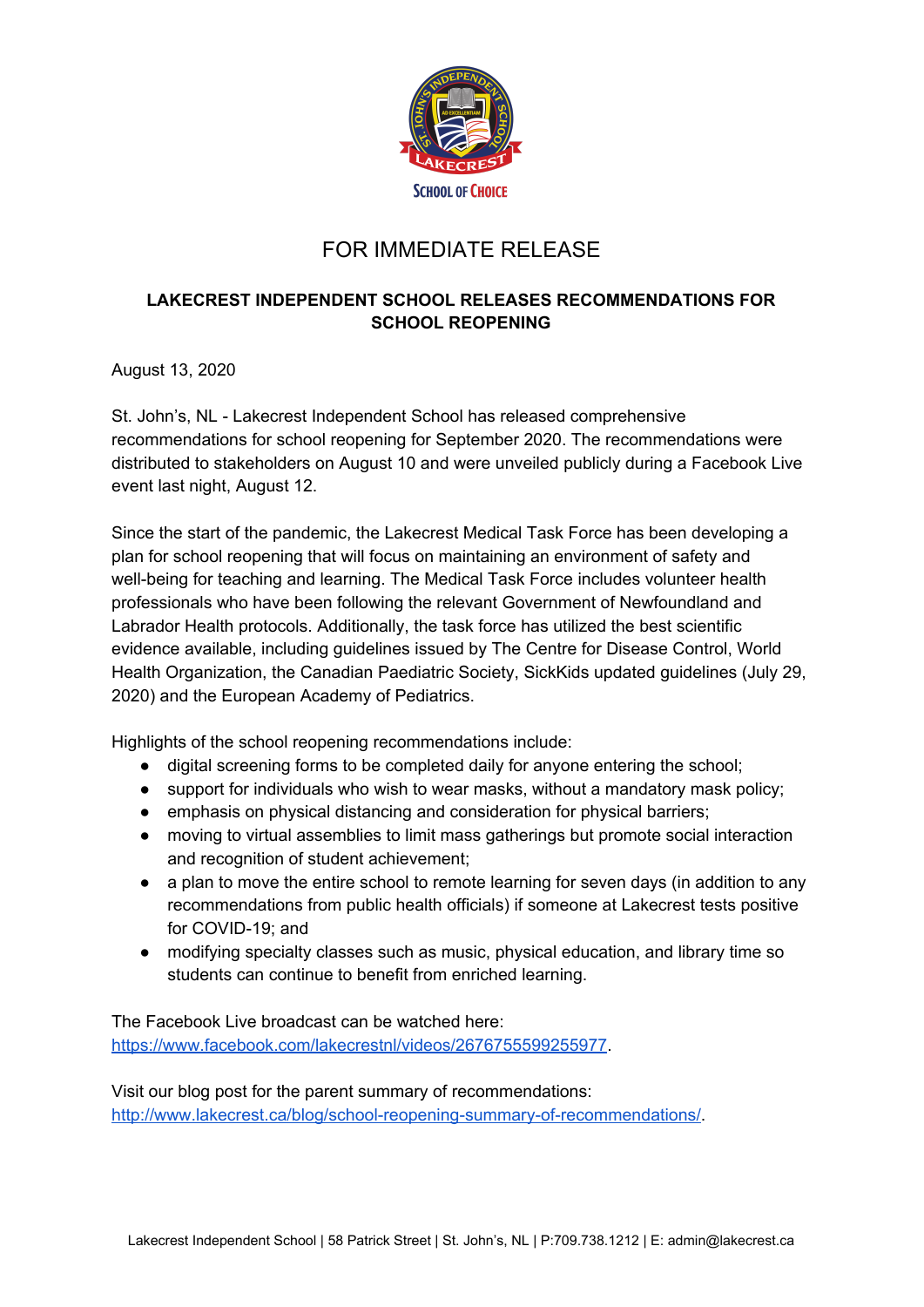

Head of School, Mr. Patrick Boekhoud commented on the recommendations, saying "We've been instructed to plan for life with COVID-19 and now we have a plan to get back to safe, in-class instruction at Lakecrest this September. The importance of in-person learning is well documented, and after carefully considering the latest research and our local epidemiology, we feel that the benefits outweigh the potential risks. With our strong remote learning platform and plans for stopping the spread of COVID-19 in our community, we will be ready for whatever the new school year brings. As we begin implementing the recommendations we look forward to working with all our stakeholders to ensure our students, parents, teachers and staff have a successful and safe 2020-21 school year."

Mr. Boekhoud is available for interviews upon request by telephone, in-person at Lakecrest school, or virtually.

-30-

PRESS CONTACT Patrick Boekhoud Head of School Lakecrest Independent School Email:pboekhoud@lakecrest.ca Phone: 782-377-4113